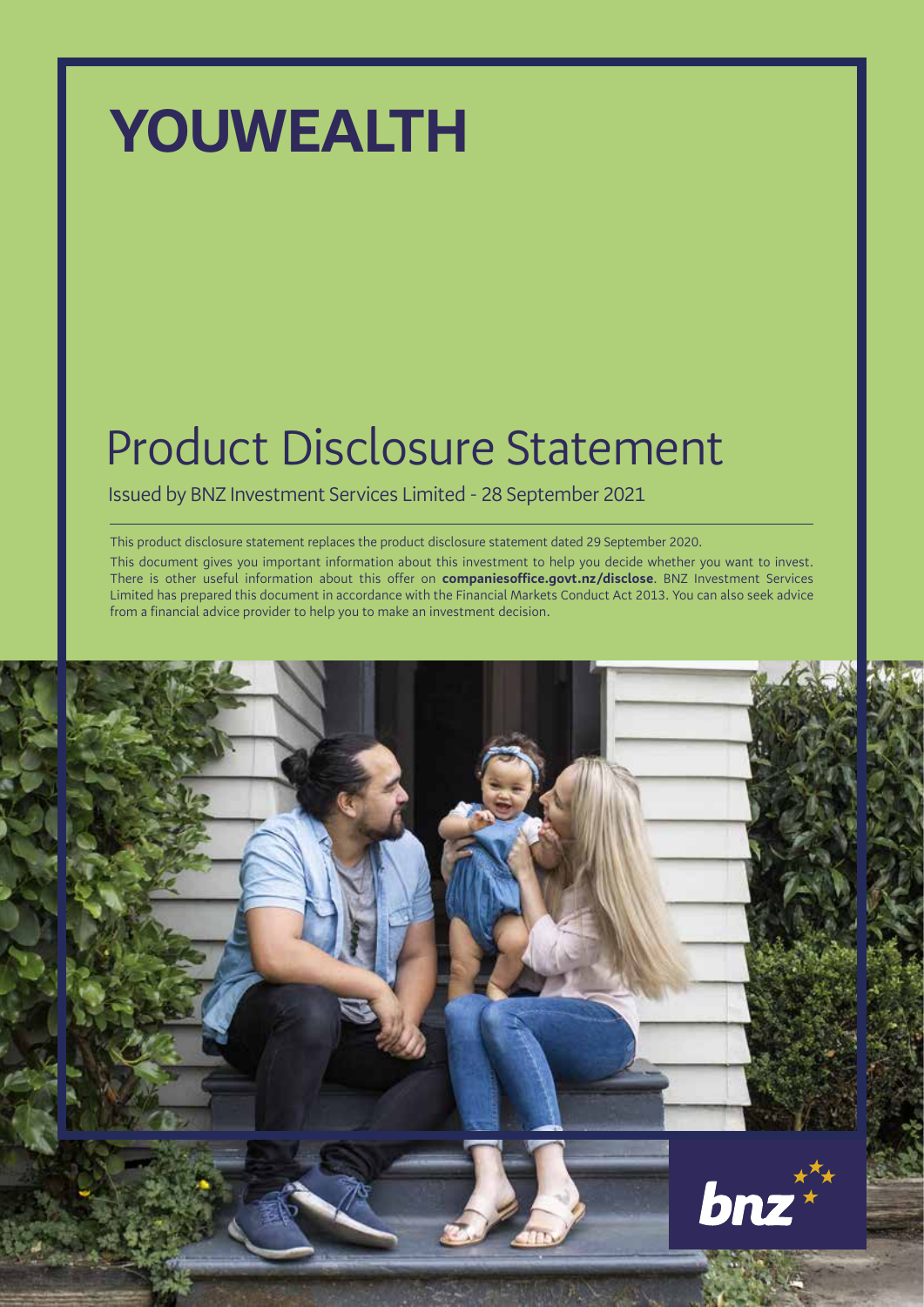# **1.Key information summary**

## **What is this?**

This is a managed investment scheme. Your money will be pooled with other investors' money and invested in various investments. BNZ Investment Services Limited (BNZISL, we, us and our) will invest your money and charge you a fee for its services.

The returns you receive are dependent on the investment decisions we make and the performance of the investments. The value of those investments may go up or down. The types of investments and the fees you will be charged are described in this document.

## **What will your money be invested in?**

YouWealth (YouWealth or Scheme) has five funds (Funds) for you to invest in. These investment options are summarised in the table on page 2.

 **More information about the investment target and strategy for each investment option is provided in the 'Description of your investment options' in Section 3.**

#### **Who manages YouWealth?**

BNZISL is the Manager of YouWealth.

 **See Section 7 'Who is involved?' for more information.**

## **What are the returns?**

The return on your investment is represented by any increase or decrease in the unit price of the Fund (or Funds) in which you invest.

Currently, no distributions will be made from the Funds. Any income received is reinvested in the underlying investments. If this approach changes, we'll let you know.

 **For more information, see Section 2 'How does this investment work?'.**

### **How can you get your money out?**

You can make a withdrawal request at any time.

**See Section 2 'How does this investment work?' for more information about transacting.**

Your investment in YouWealth can be sold but there is no established market for trading these financial products. This means that you may not be able to find a buyer for your investment.

The Governing Document does not permit the sale of units to a buyer without our approval.

## **How will your investment be taxed?**

Each Fund is a portfolio investment entity (PIE).

The amount of tax you pay in respect of a PIE is based on your prescribed investor rate (PIR). To determine your PIR, go to **ird.govt.nz/pir**

 **See Section 6 of the PDS 'What taxes will you pay?' on page 12 for more information.**

## **Where can you find more key information?**

We are required to publish quarterly updates for each Fund. The updates show the returns, and the total fees actually charged to investors, during the previous year. The latest Fund Updates are available at **bnz.co.nz/youwealthhelp**. We will also give you copies of those documents on request.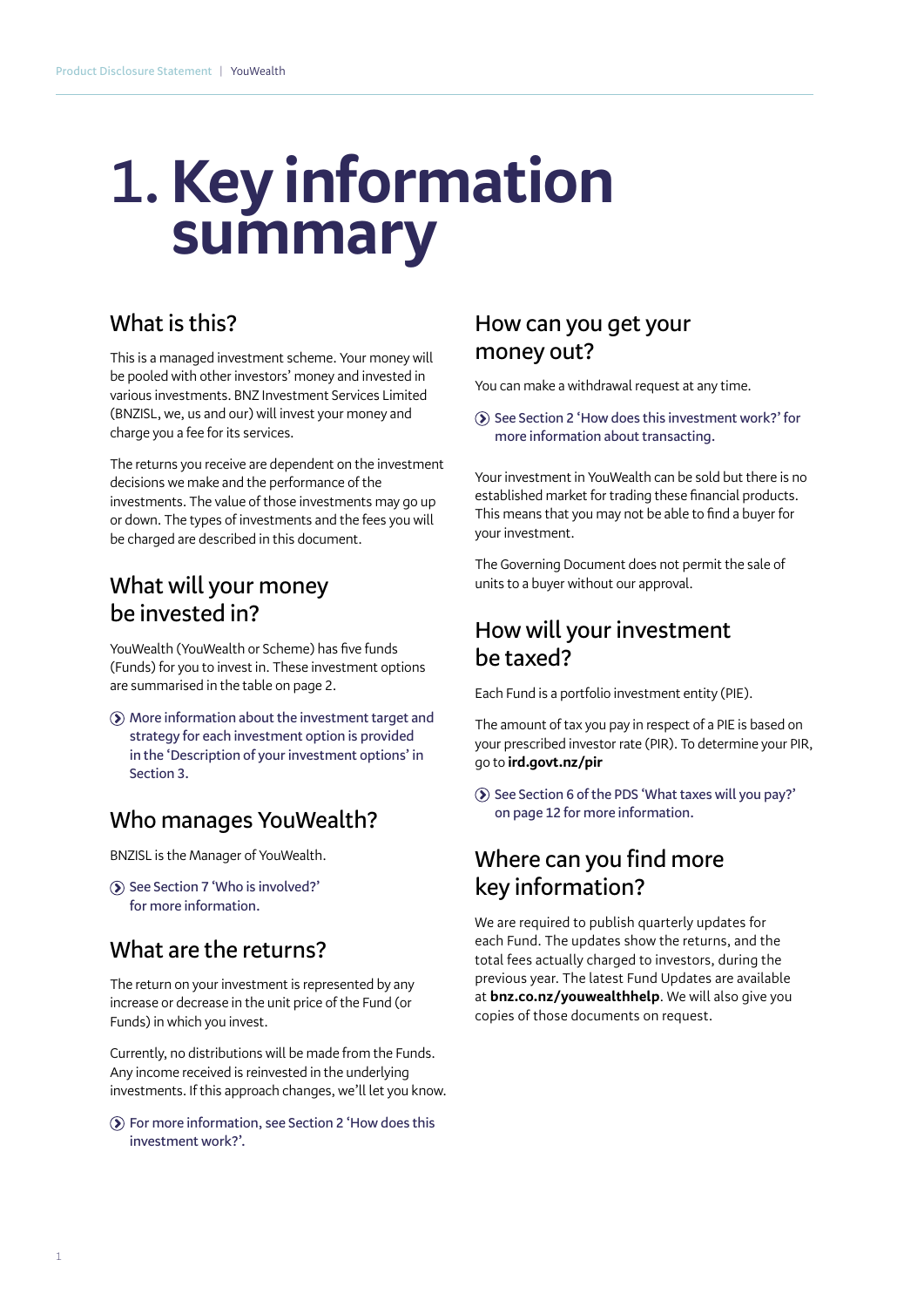#### **Our Funds**

| Fund name, description and investment objective <sup>1</sup>                                                                                                                                                                                                                                                                                                      | Risk indicator <sup>2</sup>                                                                        | Annual<br>fund charges <sup>3</sup><br>(% per annum) |
|-------------------------------------------------------------------------------------------------------------------------------------------------------------------------------------------------------------------------------------------------------------------------------------------------------------------------------------------------------------------|----------------------------------------------------------------------------------------------------|------------------------------------------------------|
| <b>Growth Fund</b><br>Invests mostly in growth assets, which generally have<br>higher levels of risk with the potential for higher returns.<br>It also has a modest allocation to income assets, which<br>generally have lower levels of risk and potential returns.<br>• It aims to achieve higher returns over the long term.                                   | Potentially<br>higher returns<br>lower returns<br>$\overline{2}$<br>1<br>5<br>3<br>6<br>Lower risk | 0.45%<br>Potentially<br>Higher risk                  |
| <b>Balanced Growth Fund</b><br>Invests mostly in growth assets, which generally<br>have higher levels of risk with the potential for higher<br>returns. It also has a sizeable allocation to income<br>assets, which generally have lower levels of risk and<br>potential returns.<br>· It aims to achieve medium to high levels of return<br>over the long term. | Potentially<br>lower returns<br>higher returns<br>1<br>2<br>Lower risk                             | Potentially<br>0.45%<br>Higher risk                  |
| <b>Balanced Fund</b><br>Invests largely in growth assets, which generally have<br>higher levels of risk with the potential for higher returns.<br>It also has a sizeable allocation to income assets which<br>generally have lower levels of risk and potential returns.<br>• It aims to achieve a medium level of return over the<br>medium to long term.        | Potentially<br>lower returns<br>higher returns<br>1<br>2<br>Lower risk                             | Potentially<br>0.45%<br>Higher risk                  |
| <b>Moderate Fund</b><br>Invests largely in income assets, which generally have<br>lower levels of risk with the potential for lower returns.<br>It also has a sizeable allocation to growth assets,<br>which generally have higher levels of risk and potential<br>returns.<br>• It aims to achieve moderate returns over the<br>medium term.                     | Potentially<br>lower returns<br>higher returns<br>1<br>Lower risk                                  | Potentially<br>0.45%<br>Higher risk                  |
| <b>Conservative Fund</b><br>Invests mostly in income assets, which generally have<br>lower levels of risk with the potential for lower returns.<br>It also has a modest allocation to growth assets, which<br>generally have higher levels of risk and potential returns.<br>• It aims to achieve relatively stable returns over the<br>short to medium term.     | Potentially<br>lower returns<br>higher returns<br>1<br>5<br>6<br>Lower risk                        | Potentially<br>0.45%<br>Higher risk                  |

 **See Section 4 'What are the risks of investing?' for an explanation of the risk indicator and for information about other risks that are not included in the risk indicator. To help you clarify your own attitude to risk, you can seek financial advice or work out your risk profile at sorted.org.nz/tools/investor-kickstarter**

**<sup>1.</sup>** For more details on how we invest your funds, including the allocation to income and growth assets, see Section 3 'Description of your investment options'. Information about the difference between income and growth assets is in *Other Material Information – More about YouWealth.*

**<sup>2.</sup>** As these Funds have not been in existence for five years, we have used a mix of actual and market index returns for the fiveyear period to 30 June 2021 to calculate the risk indicators. Therefore, the risk indicators may provide a less reliable indicator of the potential future volatility of the Funds. The inception date for the Funds was 21 May 2018. We have calculated the risk indicators using market index returns for the period 1 July 2016 to 31 May 2018 and actual returns have been used from 1 June 2018 until 30 June 2021.

**<sup>3.</sup>** See Section 5 'What are the fees?' for more information.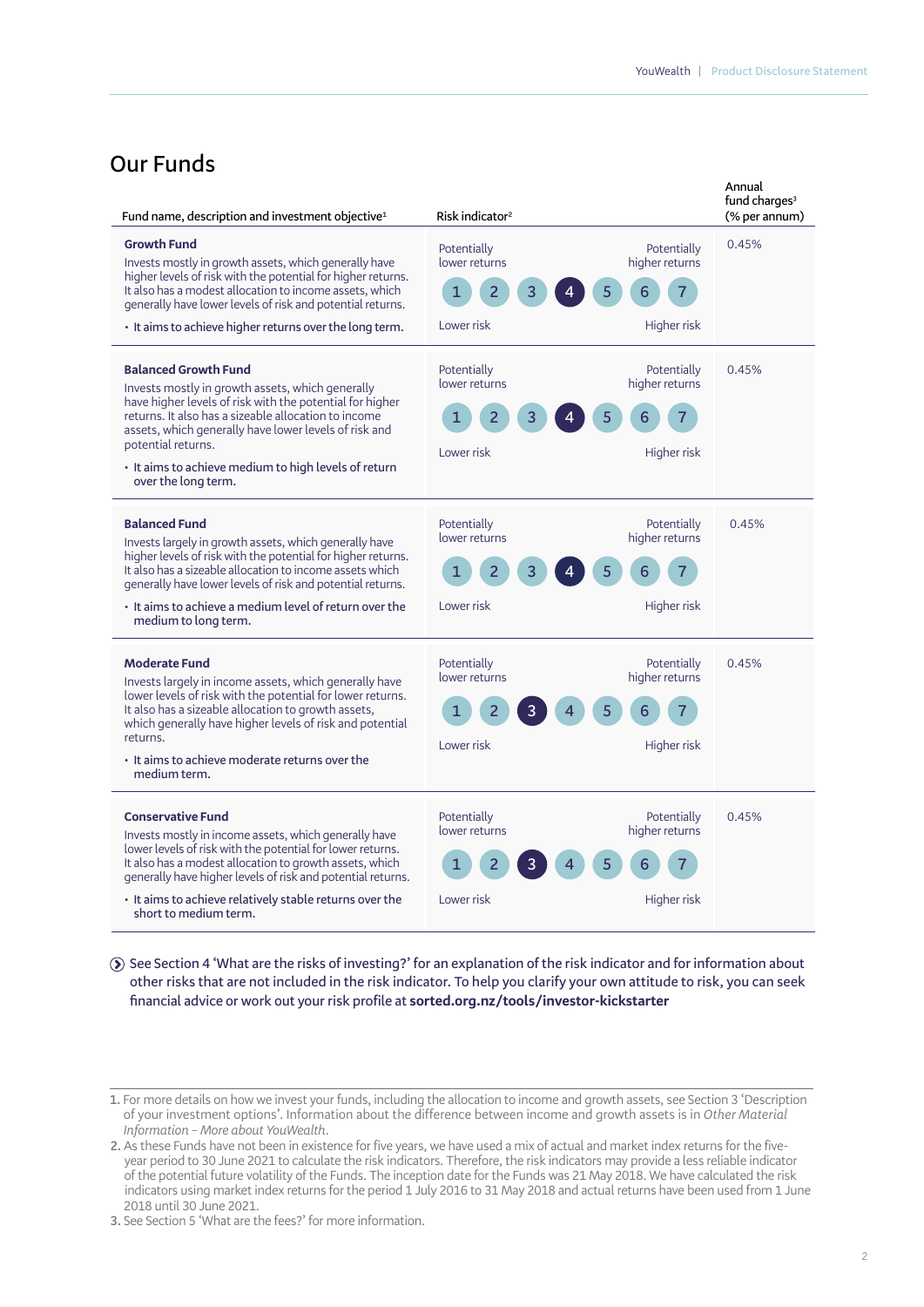# **Contents**

| 1. Key information summary                | $\mathbf 1$    |
|-------------------------------------------|----------------|
| 2. How does this investment work?         | $\overline{4}$ |
| 3. Description of your investment options | $\overline{7}$ |
| 4. What are the risks of investing?       | 10             |
| 5. What are the fees?                     | 11             |
| 6. What taxes will you pay?               | 12             |
| 7. Who is involved?                       | 13             |
| 8. How to complain                        | 14             |
| 9. Where you can find more information    | 15             |
| 10. How to apply                          | 15             |

Investments made in YouWealth are not bank deposits or other liabilities of Bank of New Zealand (BNZ) or any other member of the National Australia Bank Limited group. They are subject to investment risk, possible delays in repayment, possible loss of income and possible loss of principal invested. No person (including the New Zealand Government) guarantees (either fully or in part) the performance or returns of YouWealth Funds or the repayment of capital. National Australia Bank Limited, the ultimate owner of BNZ, is not a registered bank in New Zealand but a licensed bank in Australia and is subject to the supervision of the Australian Prudential Regulation Authority.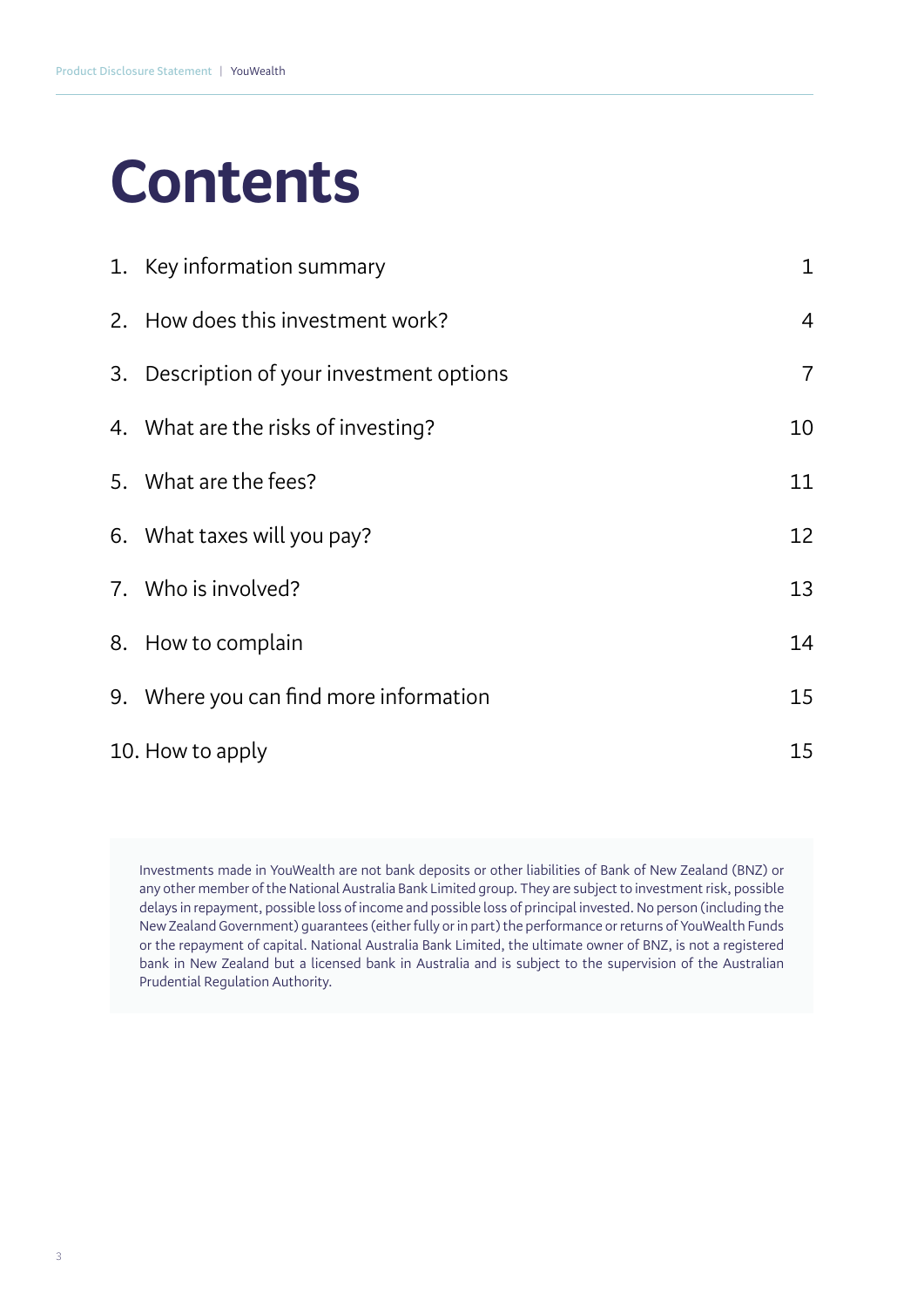## **2. How does this investment work?**

Each Fund is a separate trust under a governing document (Governing Document). The Governing Document describes the rules of the Scheme. YouWealth is designed to help you invest for a better financial future.

**For more information about the Governing Document,** *see Other Material Information – More about YouWealth.*

#### **How your money is invested**

Each Fund invests in a range of different types of assets from New Zealand and around the world. We've carefully selected specialist investment managers to manage the assets of the Funds. We've chosen these investment managers because we believe they are experts at what they do and how they do it.

When you invest in a Fund, your money is pooled with money from other investors in that Fund. We use that pool of money to buy investments for the Fund.

You will be issued units in your chosen Fund(s) based on the amount of money you invest. These units have a unit price.

Your investment return is represented by any increase or decrease in the unit price of the Fund(s) you invest in. Unit prices can go up and down depending on investment markets and the performance of the specialist investment managers we appoint.

Other factors influencing investment returns include the length of time you have been invested, the amounts and dates on which you have invested or withdrawn, the fees and expenses charged and the tax paid.

The Supervisor holds all investments and other assets on trust for your investment in each Fund. The assets of any one Fund cannot be used to meet the liabilities of another.

All investments involve an element of risk. This risk is the possibility that you may get back less than what has been put in or your return is lower than you expect.

The performance of your investment in YouWealth, including any returns or repayment of capital, isn't guaranteed by us, BNZ, the Supervisor, or any other person.

**For more information about how your money is invested, see** *Other Material Information – More about YouWealth.*

#### **Distributions from the Funds**

Currently, no distributions will be made from the Funds. Any income received is reinvested in the underlying investments. If this approach changes, we'll let you know.

### **Why choose YouWealth?**

**Investing in YouWealth offers you a range of benefits.**

- **• YouWealth is managed by investment specialists, who we've selected for their skills and experience.**
- **• You get value for money, with an easy-to-understand fee structure, and no hidden charges.**
- **• You can use BNZ Internet Banking or the BNZ app to view and manage your YouWealth investment.**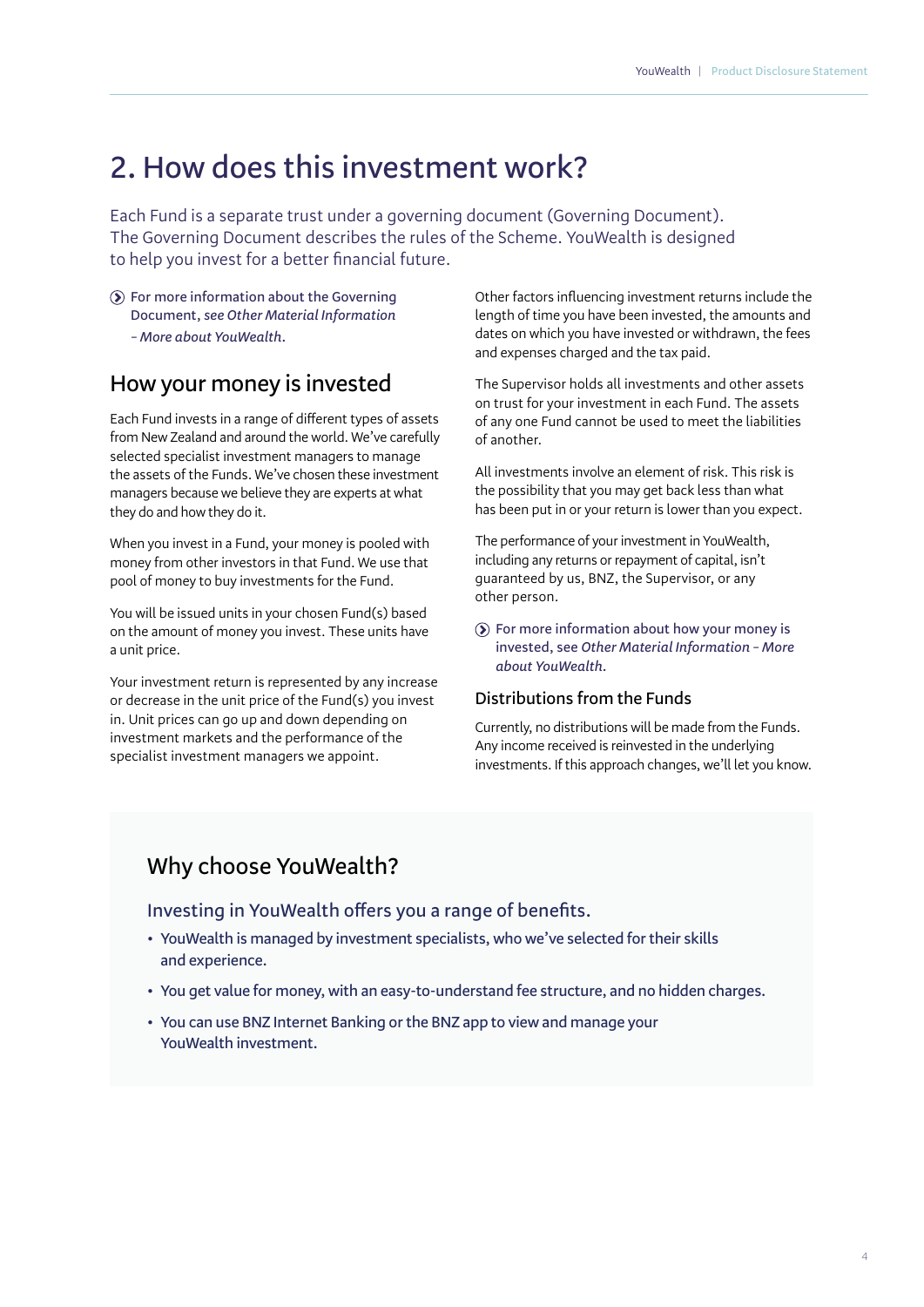

## **Making investments**

You can invest in YouWealth in several ways:

| Investment type       | Frequency                                               |
|-----------------------|---------------------------------------------------------|
| Initial investment    | Your first investment.                                  |
| Regular investment    | Weekly, fortnightly, monthly,<br>quarterly or annually. |
| Additional investment | At any time.                                            |

#### **How can I make regular or additional investments?**

- Online through BNZ Internet Banking
- by using the BNZ app
- by calling us on **0800 275 269**
- by visiting a BNZ branch
- You can also set up a direct debit for regular investments.

Currently there are no minimum investment amounts but we may introduce a minimum amount at any time.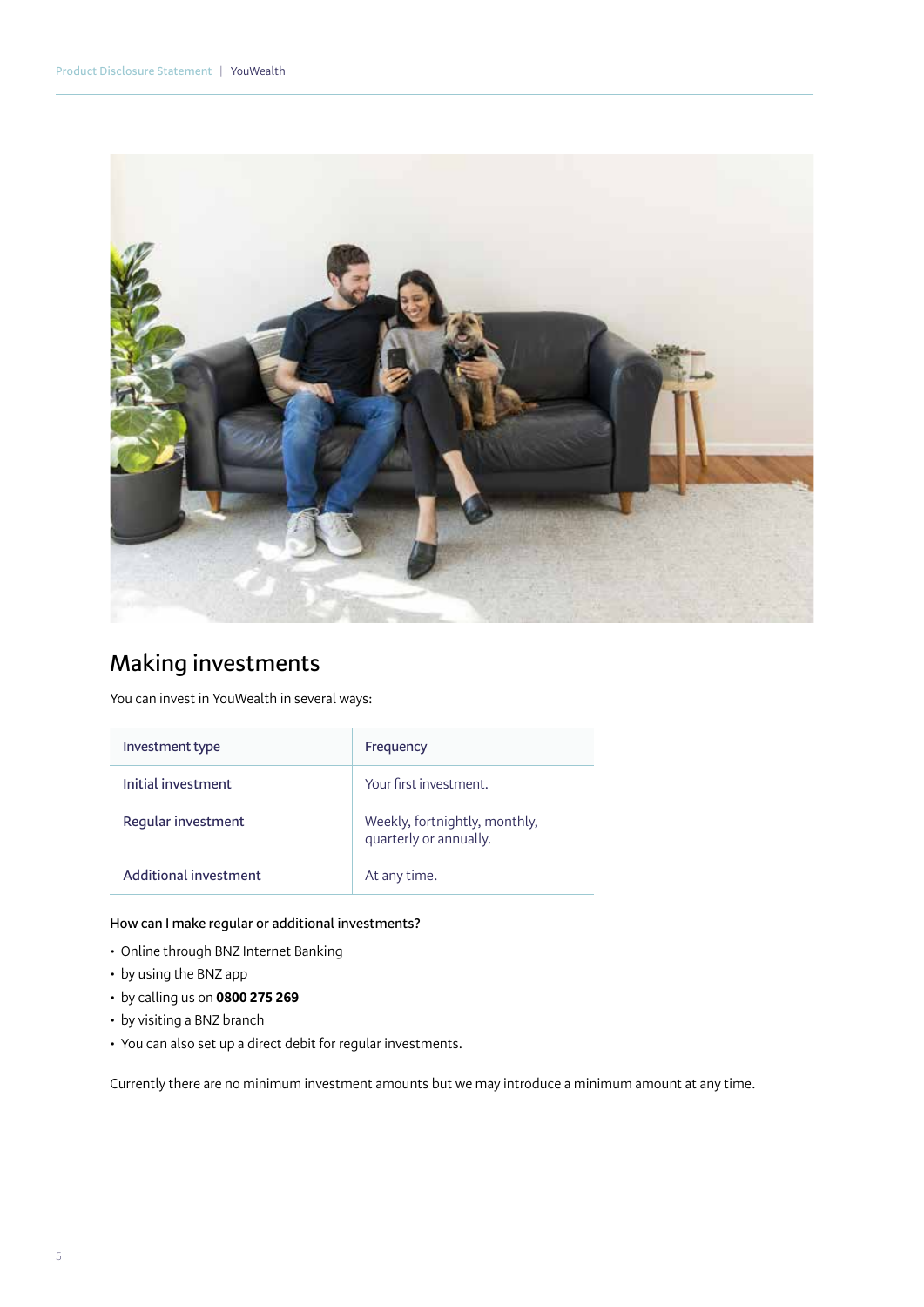## **Withdrawing your investments**

When you make a withdrawal from YouWealth, the amount you get will reflect the value of the units redeemed on the processing date, adjusted for any fees, taxes, expenses and other adjustments that apply to your account. We are responsible for paying any withdrawals (including returns) to you.

You can request a withdrawal on any business day.

| Withdrawal type                                                                  | Frequency                                               |
|----------------------------------------------------------------------------------|---------------------------------------------------------|
| Regular withdrawal - for when<br>you need a regular payment from<br>your account | Weekly, fortnightly, monthly,<br>quarterly or annually. |
| Occasional withdrawal                                                            | At any time.                                            |

Currently there are no minimum withdrawal amounts but we may introduce a minimum withdrawal amount at any time.

#### **How can I make regular or occasional withdrawals?**

You can set up a regular withdrawal or make a one-off withdrawal:

- online through BNZ Internet Banking
- by using the BNZ app
- by calling us on **0800 275 269**
- by visiting a BNZ branch.

We may suspend withdrawals (or switches) from any Fund for up to 60 business days (unless the Supervisor approves a longer period). We may suspend where we think that allowing withdrawals (or switches) would:

- not be desirable, or
- be prejudicial to the interests of YouWealth investors in that Fund generally.
- **For more information on how YouWealth works, including joining, making investments and withdrawals, see**  *Other Material Information – More about YouWealth.*

#### **How to switch between Funds**

You can switch your investment between Funds at any time (subject to any suspension).

You can make switches in BNZ Internet Banking, the BNZ app, by calling us on **0800 275 269** or by visiting us at any BNZ branch.

We will generally apply an adjustment to the unit price of a fund for applications and withdrawals (including switches) – these adjustments are also known as a buy/sell spread.

**See Section 5 for more about buy and sell spreads.**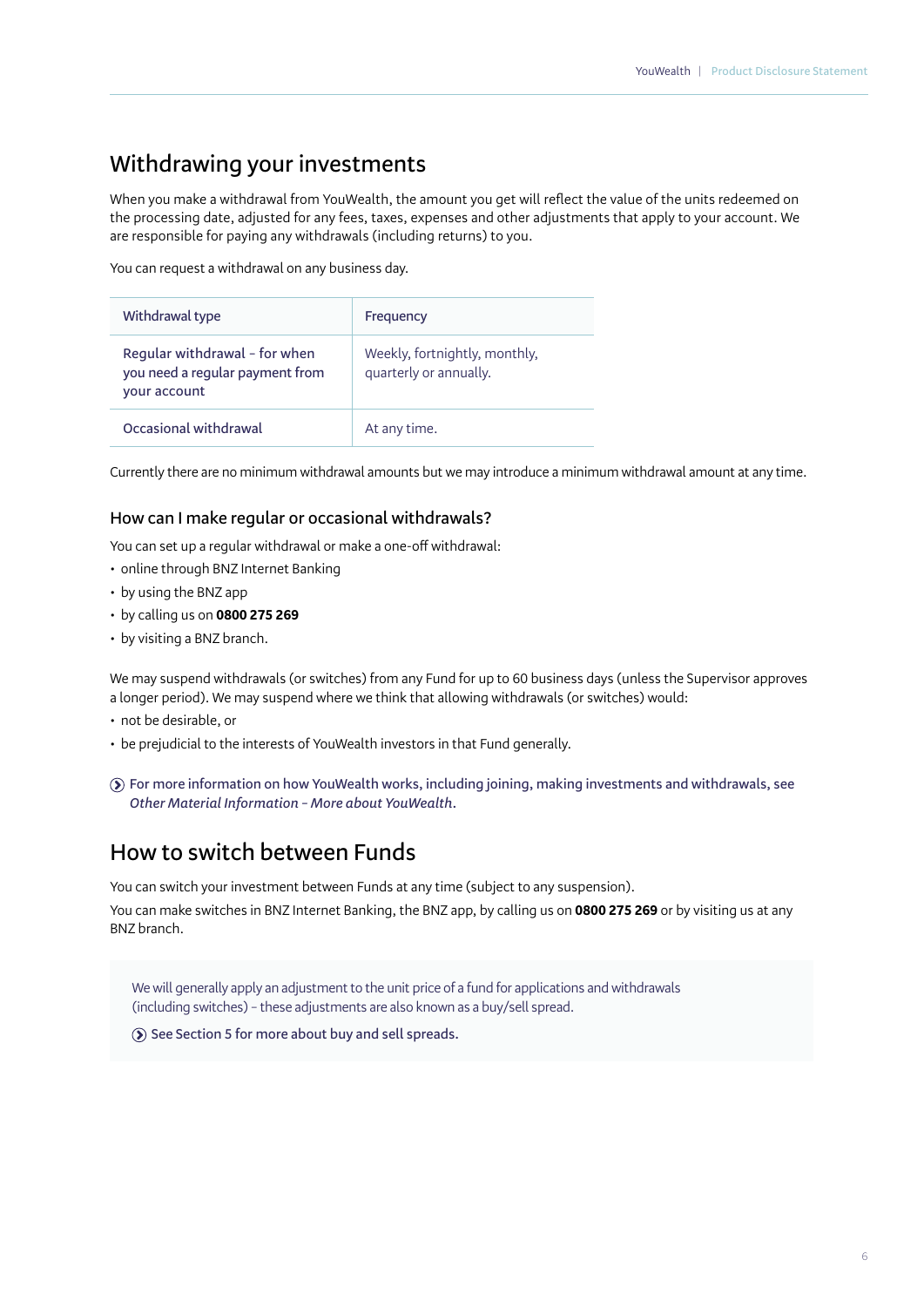# **3. Description of your investment options**

| <b>Growth Fund</b>                                                                                                                                                                                                                                                                                | <b>Balanced Growth Fund</b>                                                                                                                                                                                                                                                                                                                       | <b>Balanced Fund</b>                                                                                                                                                                                                                                                                                                                  |
|---------------------------------------------------------------------------------------------------------------------------------------------------------------------------------------------------------------------------------------------------------------------------------------------------|---------------------------------------------------------------------------------------------------------------------------------------------------------------------------------------------------------------------------------------------------------------------------------------------------------------------------------------------------|---------------------------------------------------------------------------------------------------------------------------------------------------------------------------------------------------------------------------------------------------------------------------------------------------------------------------------------|
| • Suitable for investors who are<br>prepared to accept a high level<br>of investment risk to potentially<br>achieve a higher return.<br>• Invests mostly in growth assets,<br>and also has a modest allocation<br>to income assets.<br>• It aims to achieve higher returns<br>over the long term. | • Suitable for investors who are<br>prepared to accept medium to<br>high levels of investment risk to<br>potentially achieve a medium to<br>high level of return.<br>• Invests mostly in growth assets,<br>and also has a sizeable allocation<br>to income assets.<br>• It aims to achieve medium to high<br>levels of return over the long term. | • Suitable for investors who are<br>prepared to accept a medium level<br>of investment risk to potentially<br>achieve a medium level of return.<br>• Invests largely in growth assets<br>and also has a sizeable allocation<br>to income assets.<br>. It aims to achieve a medium level<br>of return over the medium to<br>long term. |
| Risk Indicator $1,2$                                                                                                                                                                                                                                                                              |                                                                                                                                                                                                                                                                                                                                                   |                                                                                                                                                                                                                                                                                                                                       |





#### **Minimum suggested investment timeframe**

| 10 years | years<br>$ \sim$ | years |
|----------|------------------|-------|
|----------|------------------|-------|

**<sup>1.</sup>** As these Funds have not been in existence for five years, we have used a mix of actual and market index returns for the fiveyear period to 30 June 2020 to calculate the risk indicators. Therefore, the risk indicators may provide a less reliable indicator of the potential future volatility of the Funds. The inception date for the Funds was 21 May 2018. We have calculated the risk indicators using market index returns for the period 1 July 2016 to 31 May 2018 and actual returns have been used from 1 June 2018 until 30 June 2021.

**<sup>2.</sup>** For more information on the risk indicator and the risks of investing see Section 4.

**<sup>3.</sup>** The actual investment mix may vary within allowable investment ranges, depending on market movements and other factors. Australasian equities and international equities may include an allocation to listed property securities.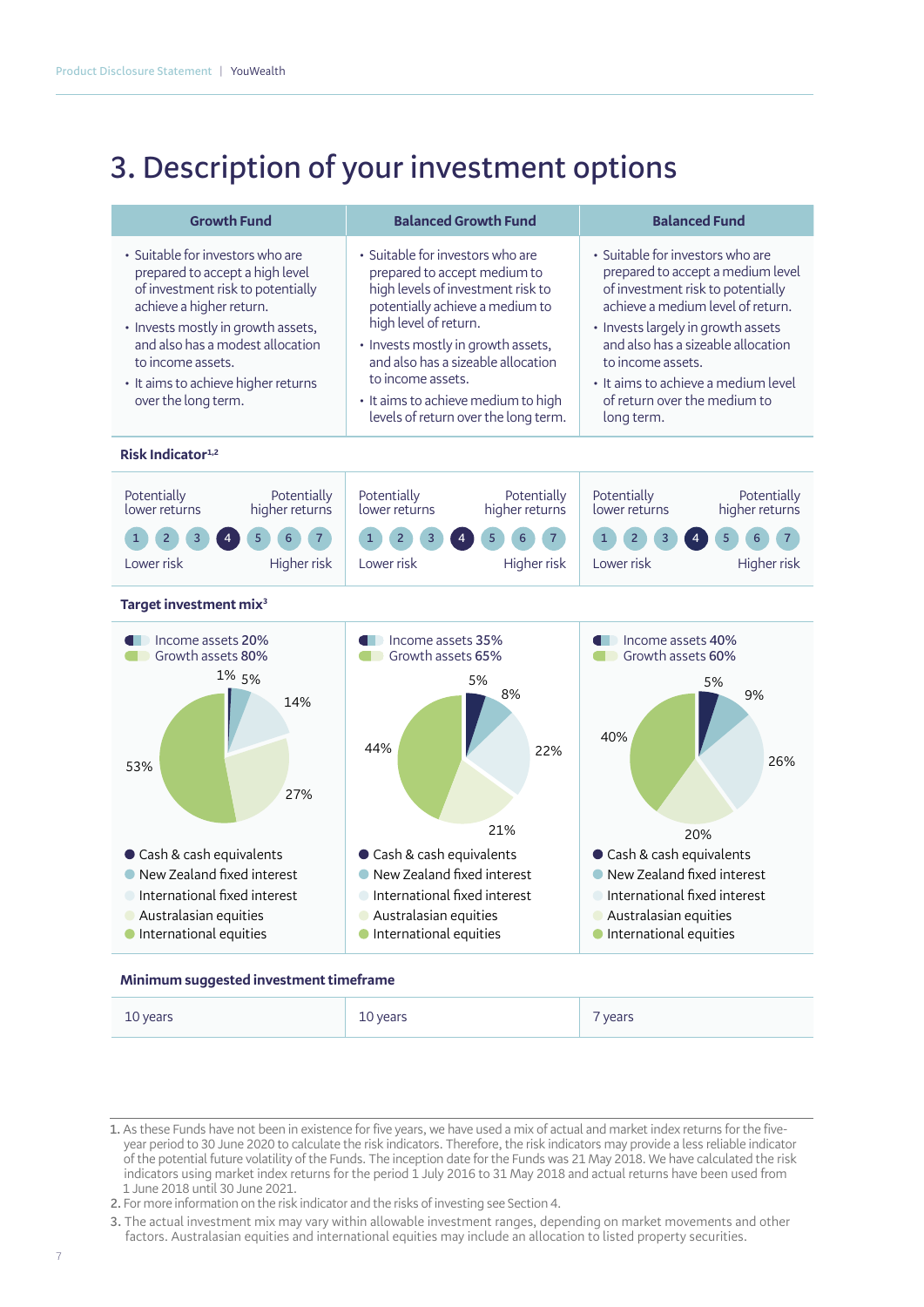| <b>Moderate Fund</b>                                                                                                        | <b>Conservative Fund</b>                                                                                          |  |
|-----------------------------------------------------------------------------------------------------------------------------|-------------------------------------------------------------------------------------------------------------------|--|
| · Suitable for investors who are prepared to accept                                                                         | · Suitable for investors who have a cautious approach to                                                          |  |
| some investment risk to potentially achieve a                                                                               | investing but are prepared to accept some investment                                                              |  |
| moderate return.                                                                                                            | risk to potentially achieve relatively stable returns.                                                            |  |
| · Invests largely in income assets, and also has a                                                                          | · Invests mostly in income assets, and also has a modest                                                          |  |
| sizeable allocation to growth assets.                                                                                       | allocation to growth assets.                                                                                      |  |
| • It aims to achieve moderate returns over the                                                                              | • It aims to achieve relatively stable returns over                                                               |  |
| medium term.                                                                                                                | the short to medium term.                                                                                         |  |
| Risk indicator $1,2$                                                                                                        |                                                                                                                   |  |
| Potentially<br>Potentially<br>higher returns<br>lower returns<br>5<br>6<br>3<br>$\overline{4}$<br>Lower risk<br>Higher risk | Potentially<br>Potentially<br>higher returns<br>lower returns<br>5<br>$\overline{4}$<br>Higher risk<br>Lower risk |  |
| Target investment mix <sup>3</sup>                                                                                          |                                                                                                                   |  |
| Income assets 60%                                                                                                           | Income assets 80%                                                                                                 |  |
| Growth assets 40%                                                                                                           | Growth assets 20%                                                                                                 |  |
| 15%                                                                                                                         | 13%                                                                                                               |  |
| 27%                                                                                                                         | 7%                                                                                                                |  |
| 11%                                                                                                                         | 25%                                                                                                               |  |
| 13%                                                                                                                         | 14%                                                                                                               |  |
| 34%                                                                                                                         | 41%                                                                                                               |  |
| Cash & cash equivalents                                                                                                     | Cash & cash equivalents                                                                                           |  |
| • New Zealand fixed interest                                                                                                | New Zealand fixed interest                                                                                        |  |
| International fixed interest                                                                                                | International fixed interest                                                                                      |  |
| Australasian equities                                                                                                       | Australasian equities                                                                                             |  |
| <b>International equities</b>                                                                                               | <b>International equities</b>                                                                                     |  |

#### **Minimum suggested investment timeframe**

| 5 years | $ $ 3 years |
|---------|-------------|
|         |             |

**<sup>1.</sup>** As these Funds have not been in existence for five years, we have used a mix of actual and market index returns for the fiveyear period to 30 June 2020 to calculate the risk indicators. Therefore, the risk indicators may provide a less reliable indicator of the potential future volatility of the Funds. The inception date for the Funds was 21 May 2018. We have calculated the risk indicators using market index returns for the period 1 July 2016 to 31 May 2018 and actual returns have been used from 1 June 2018 until 30 June 2021.

**<sup>2.</sup>** For more information on the risk indicator and the risks of investing see Section 4.

**<sup>3.</sup>** The actual investment mix may vary within allowable investment ranges, depending on market movements and other factors. Australasian equities and international equities may include an allocation to listed property securities.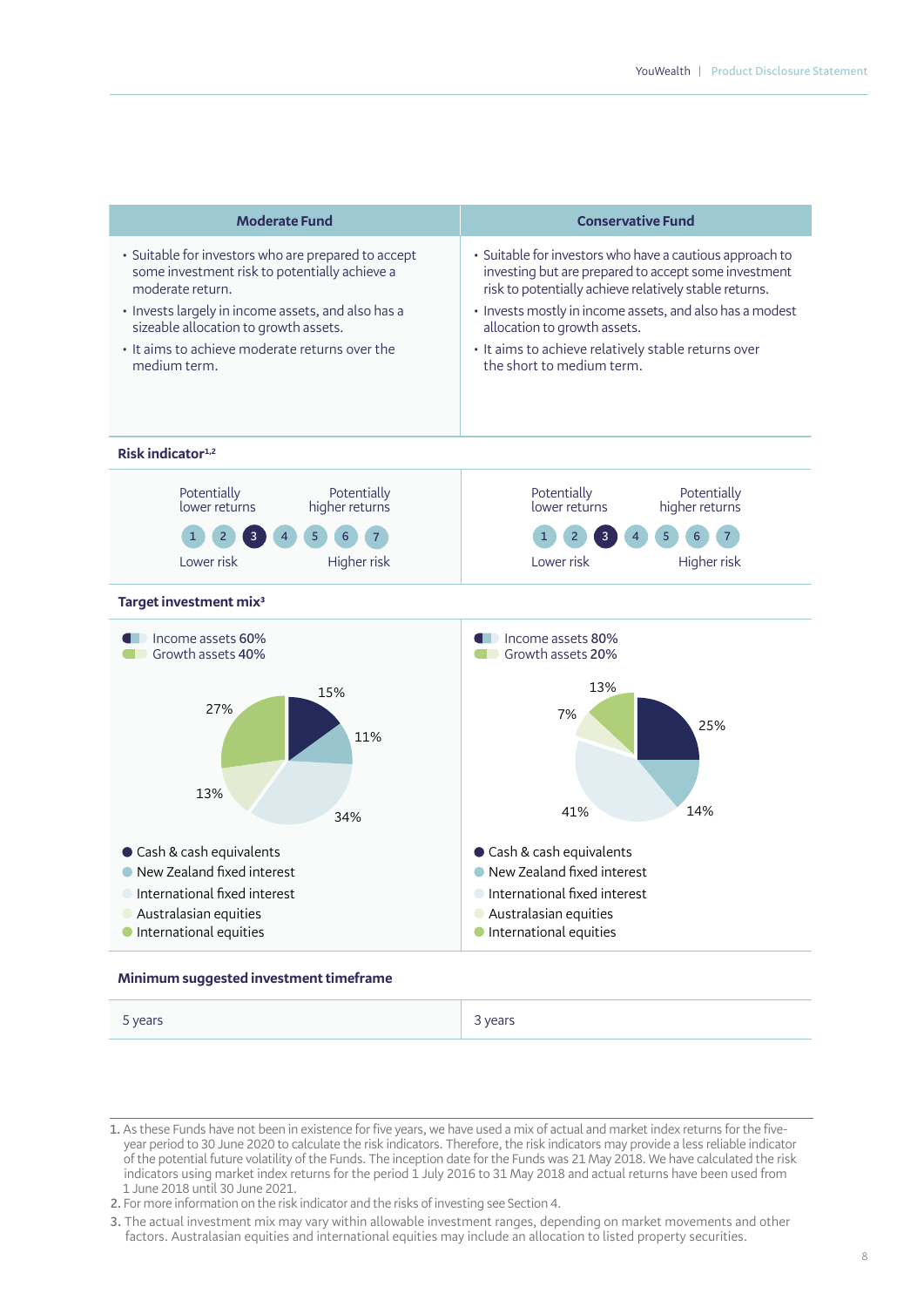### **How these funds invest**

The Statement of Investment Policy and Objectives (SIPO) sets out details about how we manage the Funds, including the investment strategy and objectives, the target investment mix and allowable investment ranges of the Funds. We can change the SIPO after consulting the Supervisor. Any material changes to the SIPO will be advised in the YouWealth annual report, or in accordance with the Governing Document. The SIPO is available free of charge on the Disclose Register online at **companiesoffice.govt.nz/disclose**

**Further information about the assets in the Funds can be found in the Fund Updates at bnz.co.nz/youwealthhelp**

### **Responsible investment**

Responsible investment, including environmental, social, and governance considerations, is taken into account in the investment policies and procedures of the YouWealth scheme as at the date of this product disclosure statement.

**You can obtain an explanation of the extent to which responsible investment is taken into account in those policies and procedures at bnz.co.nz/investingresponsibly**

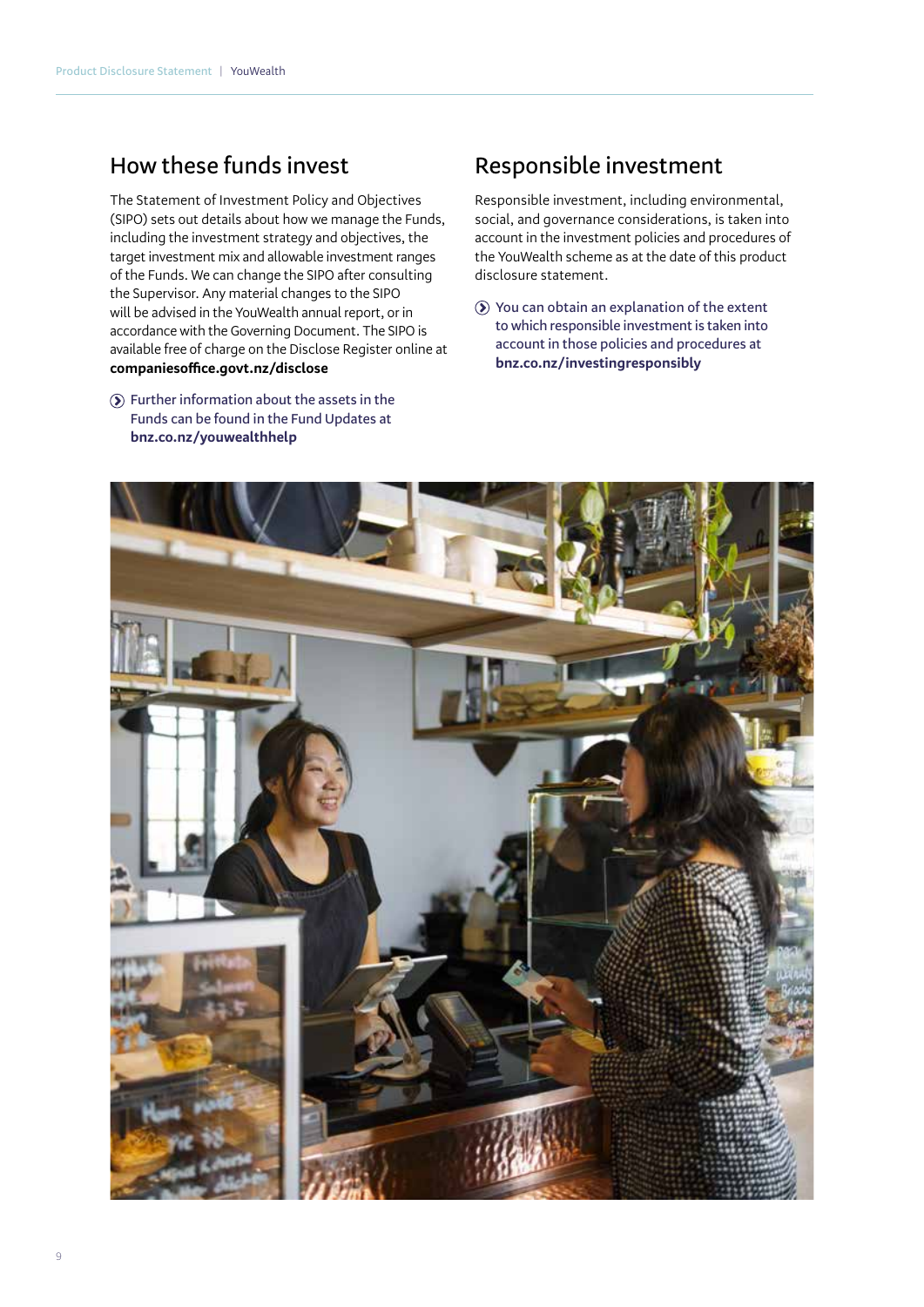# **4. What are the risks of investing?**

### **Understanding the risk indicator**

Managed funds in New Zealand must have a standard risk indicator. The risk indicator is designed to help investors understand the uncertainties both for loss and growth that may affect their investment. You can compare Funds using the risk indicator.



The risk indicator is rated from 1 (low) to 7 (high). The rating reflects how much the value of the Fund's assets goes up and down (volatility). A higher risk generally means higher potential returns over time, but with more ups and downs along the way.

To help you clarify your own attitude to risk, you can seek financial advice or work out your risk profile at **sorted.org.nz /tools/investor-kickstarter** 

Note that even the lowest category does not mean a risk-free investment, and there may be other risks that are not captured by this rating.

This risk indicator is not a guarantee of a Fund's future performance. The risk indicator is based on the returns data for the last five years. While risk indicators are usually relatively stable, they do shift from time to time. You can see the most recent risk indicator in the latest Fund Update for each Fund.

The risk indicator for each Fund is calculated based on the volatility of past returns over the 5 years ended 30 June 2021 (Relevant Period), which is not a full investment cycle. In some cases the risk indicator might differ if calculated using a longer timeframe.

Where the Relevant Period has had unusually low or unusually high volatility, the risk indicator may provide a less reliable indication of the potential future volatility of the Fund.

#### **For the risk indicator rating for each Fund, see Section 3 'Description of your investment options'.**

### **General investment risks**

Some of the things that may cause a Fund's value to move up and down, which affect the risk indicator, are:

• **Market risk** 

The risk that the value of a Fund changes due to factors that affect a particular financial market or markets. This could include things like changes in the inflation rate, monetary policy by central banks, changes in taxation and regulation, global politics, changes in investor sentiment or a global pandemic.

#### • **Asset allocation risk**

The risk that the allocation of a Fund's assets, across different asset classes, affects a Fund's returns. Funds that invest more in growth assets (such as equities) carry greater risk but offer the potential of higher returns than Funds that invest more in income assets (such as cash or fixed interest).

#### • **Liquidity risk**

The risk that investments of a Fund cannot be sold without having a significant impact on their value, or cannot be sold at all. This risk is more likely to occur in times of market stress. You may not be able to withdraw some or all of your money when you want to, because withdrawals from one or more of the Funds that you invest in may be suspended.

#### • **Manager risk**

This is the risk that decisions made by us, and the managers of the underlying investment funds we use, may positively or negatively affect the return on your investment.

#### • **Currency risk**

The risk that the value of a Fund changes due to ups and downs in the exchange rate between the New Zealand dollar and other currencies.

**For more information about investment risks see**  *Other Material Information – More about YouWealth***.**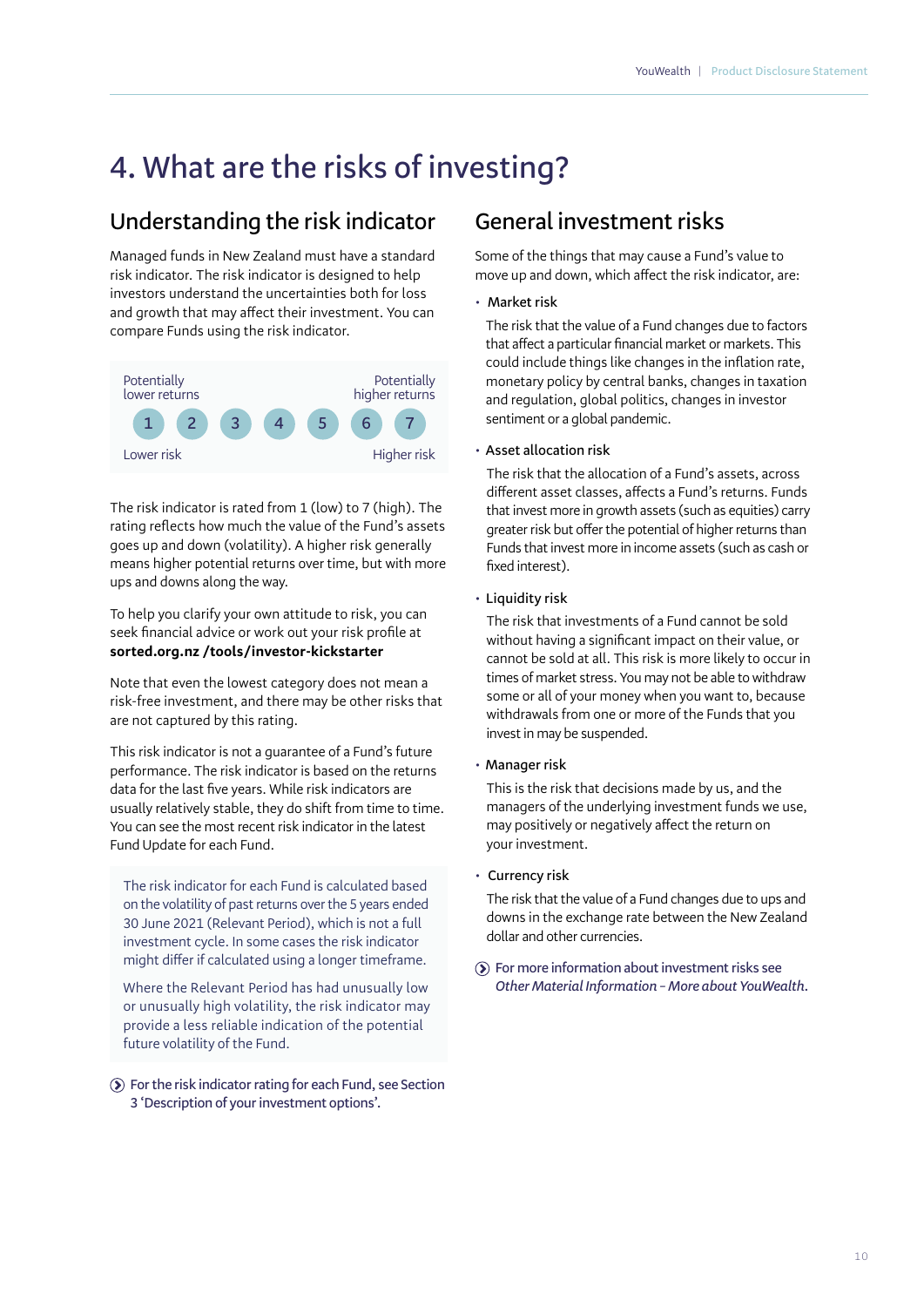## **5. What are the fees?**

You will be charged fees for investing in YouWealth. Fees are deducted from your investment and will reduce your returns. The fees you pay will be charged in two ways.

- Regular charges (for example, annual fund charges). Small differences in these fees can have a big impact on your investment over the long term.
- One-off fees (currently none).

| <b>Fund</b>                 | Annual fund charges<br>(% of the net asset value<br>of each Fund) | Indicative buy spread | Indicative sell spread |
|-----------------------------|-------------------------------------------------------------------|-----------------------|------------------------|
| <b>Growth Fund</b>          | 0.45%                                                             | 0.12%                 | 0.10%                  |
| <b>Balanced Growth Fund</b> | 0.45%                                                             | $0.11\%$              | 0.10%                  |
| <b>Balanced Fund</b>        | 0.45%                                                             | 0.12%                 | 0.10%                  |
| Moderate Fund               | 0.45%                                                             | 0.11%                 | 0.10%                  |
| <b>Conservative Fund</b>    | 0.45%                                                             | 0.10%                 | 0.10%                  |

The amount shown in the table is the maximum annual fund charge you could pay for each Fund. The buy/sell spreads are indicative only and they do not include minor variances that may occur due to decimal rounding.

## **Annual fund charges**

The annual fund charges cover the total management fee for each Fund. This fee is accrued daily in each Fund's unit price and is paid to us monthly in arrears. It includes our management fee, the Supervisor's fee, underlying fund management fees and expenses (excluding transaction costs) and administration costs (such as audit fees, registry services and unit pricing and accounting services) of each Fund.

- **There are other fees and expenses additional to the annual fund charges that may be incurred.** *See Other Material Information – More about YouWealth* **for further details about fees and expenses.**
- **For information about who is involved and what they do, please refer to Section 7.**

#### **Buy/Sell spread**

Whenever you make a change that requires you to buy or sell units in a Fund (for example, when making an application, switching to a different Fund, making a withdrawal or closing your account), buy or sell spreads will generally be applied. The estimated transaction cost to make these changes will be reflected in the relevant unit price.

Buy and sell spreads are not a fee and they are not paid to us. They cover transaction costs like brokerage and custody costs that a Fund incurs when it transacts. Any difference between spread costs charged and transaction costs incurred are accounted for in the Fund and are reflected in your investment returns.

The indicative spreads shown in the table reflect our estimate of the Fund's transaction costs in normal market conditions. We expect the actual spread costs charged to align with our estimates, but spread costs can increase or decrease without notice, particularly in stressed market conditions. Spread costs will vary between Funds because of different transaction costs associated with underlying investments.

We review the level of the spread, at least annually, to ensure the level remains appropriate in the overall context of the market. Please see the worked example on the next page for how spreads are applied as part of the cost of investing.

- **For more information about spreads, including the spread ranges, please refer to the** *Other Material Information - More about YouWealth* **document at bnz.co.nz/youwealthhelp**
- **You can locate the current buy/sell spreads at bnz.co.nz/youwealthspreads and find more information about spreads at bnz.co.nz/buysellspreads**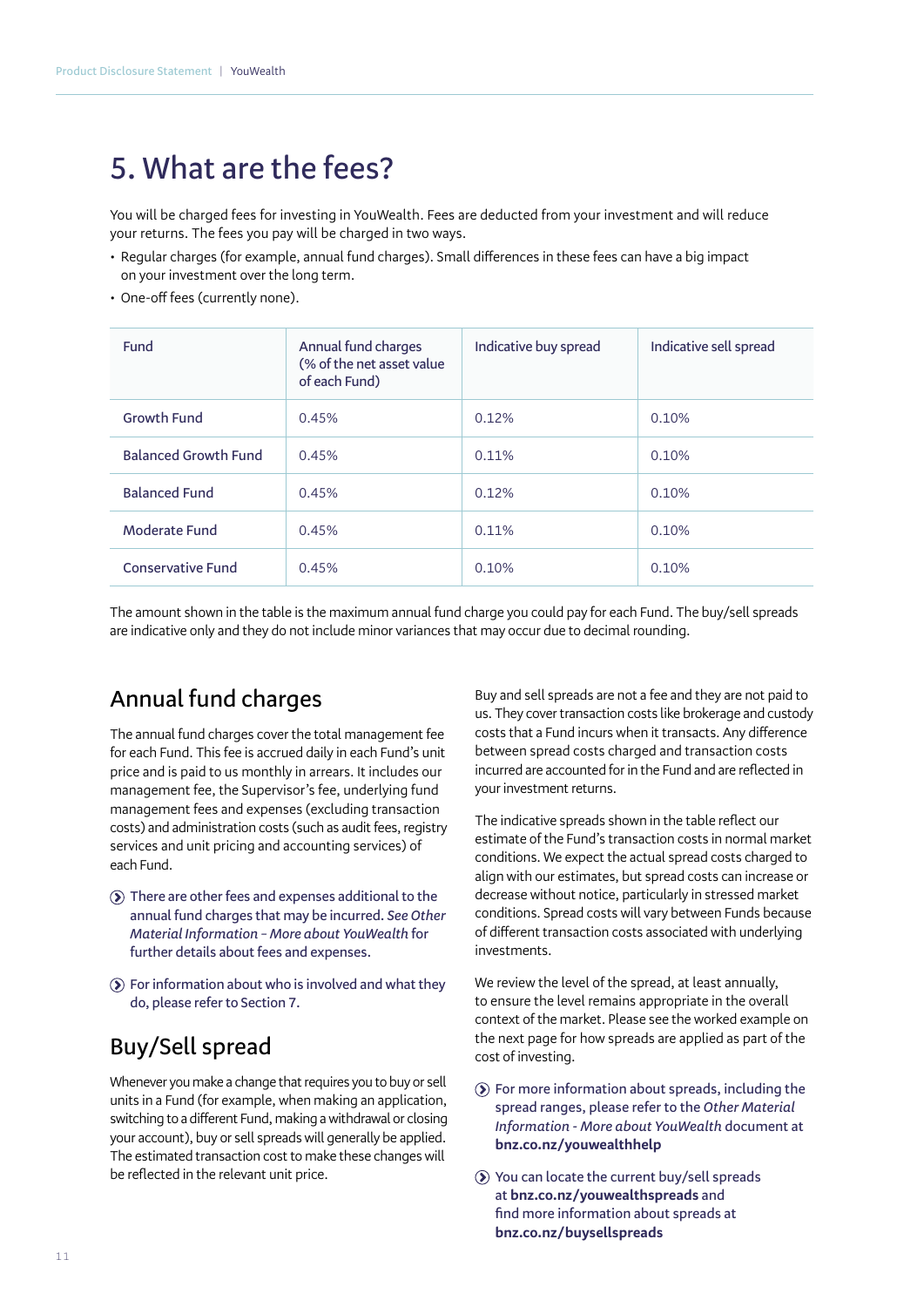#### **GST**

The fees don't include GST. If necessary, GST will be added.

## **The fees can be changed**

#### We may:

- make changes to the fees for any Fund
- introduce new fees (including individual action fees, such as switching fees, that apply to specific decisions or actions).

We can only do this in line with the Governing Document. The Supervisor's fees may be changed by agreement with us.

If we increase fees or introduce new fees, we will give you and the Supervisor 30 business days' prior written notice.

We may waive or amend fees for certain investors. We may also agree with certain investor(s) to pay a proportion of the fees we receive to those investor(s) as a rebate. We do not currently offer fee rebates.

We must publish a Fund Update for each Fund showing the fees actually charged during the most recent year. Fund Updates, including past updates, are available at **bnz.co.nz/youwealthhelp**

#### **Example of how fees/spreads apply to an investor**

Ryan invests \$10,000 in the Balanced Fund. He has a starting value of his investment of \$10,000. A buy spread of 0.12% is incorporated in the unit price that he pays for his investment. This equates to \$12 (and is paid into the Fund, not to us).

This brings the starting value of his investment to \$9,988.

He is also charged management and administration fees, which work out to about \$44.95 (0.45% of \$9,988). These fees might be more, or less, if his account balance has increased or decreased over the year.

#### **Estimated total fees/spreads for the first year:**

Buy/sell spread: \$12 Fund charges: \$44.95

**See the latest Fund Update for an example of the actual returns and fees investors were charged over the past year.**

This example applies only to the Balanced Fund. If you are considering investing in other Funds or investment options in the Scheme, this example may not be representative of the actual fees you may be charged.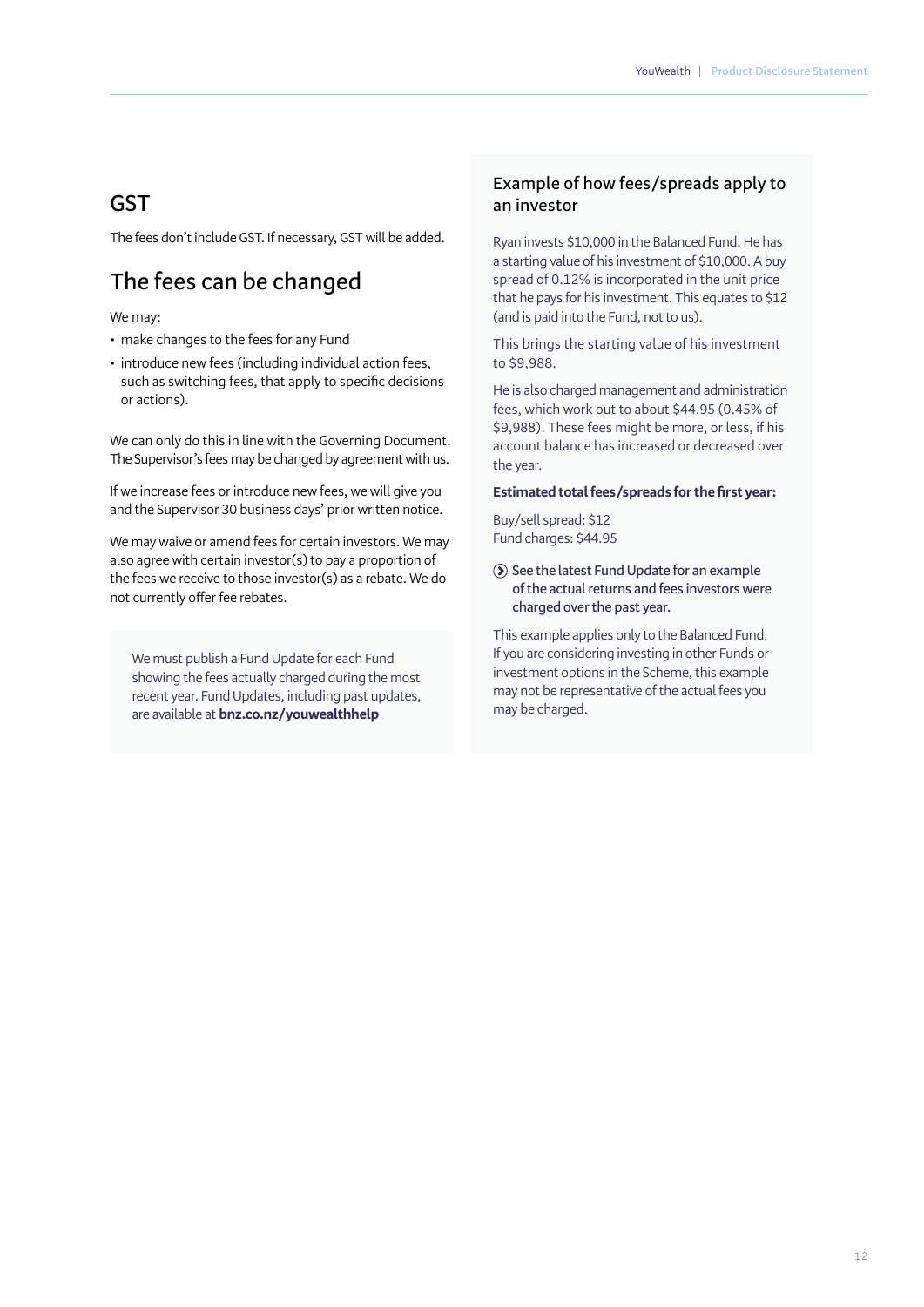

# **6. What taxes will you pay?**

Each Fund in YouWealth is a portfolio investment entity. The amount of tax you pay is based on your prescribed investor rate (PIR).

To determine your PIR, go to **ird.govt.nz/pir**. If you are unsure of your PIR, we recommend you seek professional advice or contact the Inland Revenue Department.

It is your responsibility to tell us your PIR when you invest or if your PIR changes. If you do not tell us, a default rate may be applied.

If the rate applied to your PIE income is lower than your correct PIR you will be required to pay any tax shortfall as part of the income tax year-end process. If the rate applied to your PIE income is higher than your PIR any tax over-withheld will be used to reduce any income tax liability you may have for the tax year and any remaining amount will be refunded to you.

None of the Funds are foreign investment zero-rate or foreign investment variable rate portfolio investment entities.

We will pay the tax on your investment on your behalf. We do this by canceling units in your investment. The amount of tax we will pay is based on your PIR and your share of the investment's taxable income. Tax will also be paid if you withdraw some or all of your investment or switch investments between Funds. If we receive a tax refund for you, we will use it to issue more units on your behalf.

If you are investing jointly with another person, we will use the PIR that is the highest PIR of all the joint investors together. Each joint investor will need to provide us with their own PIR and IRD number.

If you are not investing as an individual (for example, you are a trust, company, or charity) you may have a 0% PIR. If your PIR is 0% then you will need to pay any tax on the investment income attributed to you. If you are unsure if this applies to you, we recommend you seek guidance from a tax professional.

If you are a New Zealand resident trustee, you may be able to select a PIR that suits your beneficiaries. If this applies to you, we recommend you seek advice from a tax professional.

If you do not provide a PIR, you will be taxed at the highest PIR of 28%.

We may change your PIR if Inland Revenue tell us to.

You must provide us with your IRD number. If you do not provide your IRD number, we will be unable to open your investment account. If you do not provide the tax residency information we ask for we may suspend withdrawals from your account and your account may be closed.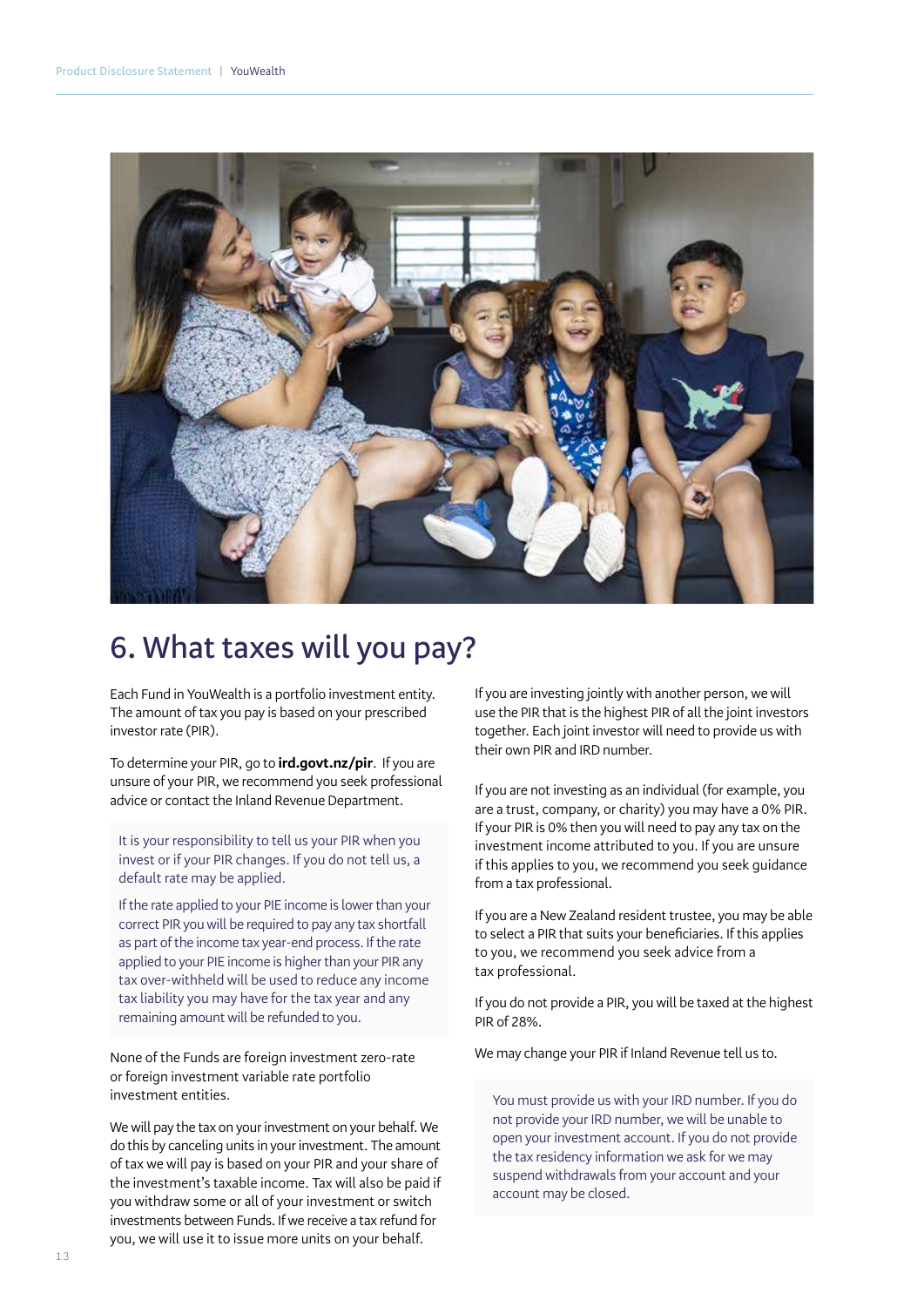# **7. Who is involved?**

## **About us**

We are a wholly owned subsidiary of Bank of New Zealand. National Australia Bank Limited, a licensed bank in Australia, owns Bank of New Zealand.

Other related companies may also provide their services to us, so that we can provide you with YouWealth.

**To find out about our related companies, please see** *Other Material Information – More about YouWealth.*

|        | For general enquiries, you can contact us at:<br>Call: 0800 275 269                          |
|--------|----------------------------------------------------------------------------------------------|
| Email: | bnz_investment_services@bnz.co.nz                                                            |
|        | Visit: Any BNZ branch                                                                        |
| Write: | <b>BNZ Investment Team</b><br>Level 4, 80 Queen Street<br>Private Bag 92208<br>Auckland 1142 |

| Who                               | <b>Name</b>                                                                                                                      | Role                                                                                                                             |
|-----------------------------------|----------------------------------------------------------------------------------------------------------------------------------|----------------------------------------------------------------------------------------------------------------------------------|
| Supervisor and<br>custodian       | The New Zealand Guardian Trust Company<br>Limited (NZGT)                                                                         | Responsible for supervising the<br>performance of our duties in respect of<br>YouWealth. The Supervisor is independent<br>of us. |
|                                   | NZGT is the custodian through its nominee<br><b>BNZ Investment Services Nominees Limited</b><br>(a subsidiary of the Supervisor) | The custodian holds the Scheme's assets on<br>trust for you separately and independently<br>from us.                             |
| Registry                          | <b>Trustees Executors Limited</b>                                                                                                | Provides unit registry services that detail<br>the members and their unit holdings of<br>the Scheme.                             |
| Administration<br><b>Managers</b> | <b>BNZ</b>                                                                                                                       | Provides customer management and<br>certain administration functions.                                                            |
|                                   | <b>MMC Limited</b>                                                                                                               | Provides fund and administration services.                                                                                       |

## **Who else is involved?**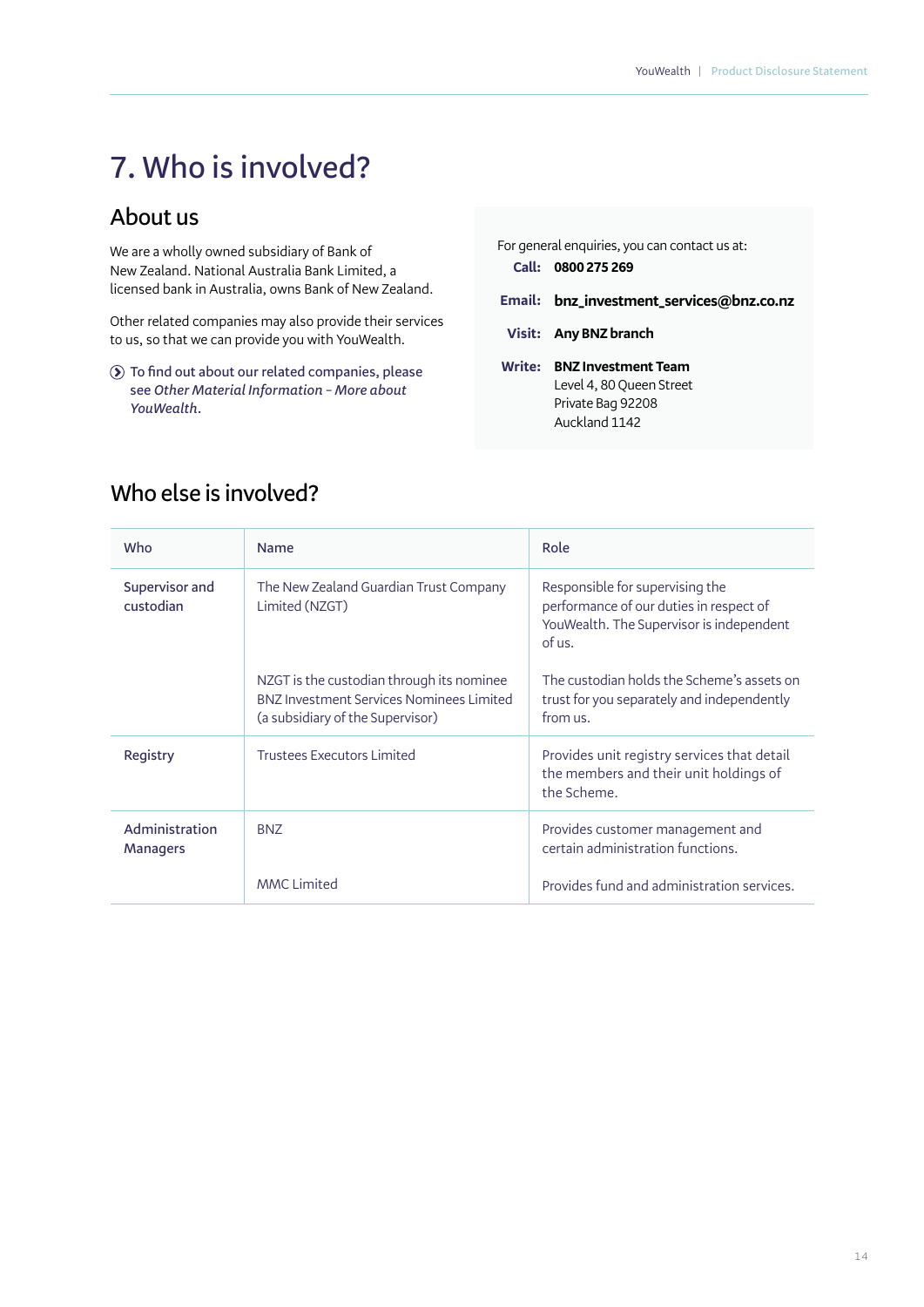# **8. How to complain**

We will acknowledge your complaint within five business days and work to resolve it as quickly as possible.

| Online:       | bnz.co.nz/complaints                                                                                |
|---------------|-----------------------------------------------------------------------------------------------------|
| Call:         | <b>0800 275 269</b> (from New Zealand) or<br>+64 4 931 8209 (from overseas).                        |
| <b>Visit:</b> | Any of our branches (please ask to<br>speak to a manager if you would like<br>to make a complaint). |
| <b>Write:</b> | <b>BNZ Customer Resolution</b><br><b>PO Box 995</b><br>Shortland Street<br>Auckland 1140            |

#### **The Banking Ombudsman**

If you have complained to us and we have not been able to resolve your complaint, you may refer the matter to the Banking Ombudsman, an independent dispute resolution scheme.

|           | Online: bankomb.org.nz                                                          |
|-----------|---------------------------------------------------------------------------------|
| Call:     | 0800 805 950                                                                    |
| Email:    | help@bankomb.org.nz                                                             |
| Write:    | Freepost 218002<br>PO Box 25327<br><b>Featherston Street</b><br>Wellington 6146 |
| Location: | Level 5, Huddart Parker Building<br>1 Post Office Square<br>Wellington 6011     |

#### **Supervisor**

The Supervisor's contact details are:

| Call:    | +64 9 909 5100                                                                          |
|----------|-----------------------------------------------------------------------------------------|
| Write: l | The New Zealand Guardian Trust<br>Company Limited<br><b>PO Box 274</b><br>Auckland 1140 |
|          | <b>Location:</b> Level 14, 191 Queen Street<br>Auckland 1010                            |

You can also contact the Supervisor's independent dispute resolution scheme operated by Financial Services Complaints Limited (FSCL) if the Supervisor hasn't been able to resolve your complaint.

|         | Online: fscl.org.nz                                                                                       |
|---------|-----------------------------------------------------------------------------------------------------------|
| Call: L | 0800 347 257                                                                                              |
|         | Email: info@fscl.org.nz                                                                                   |
| Write:  | <b>Financial Services Complaints</b><br>I imited<br><b>PO Box 5967</b><br>Lambton Quay<br>Wellington 6145 |

You won't be charged a fee by us, the Supervisor or either of the dispute resolution schemes to investigate or resolve your complaint.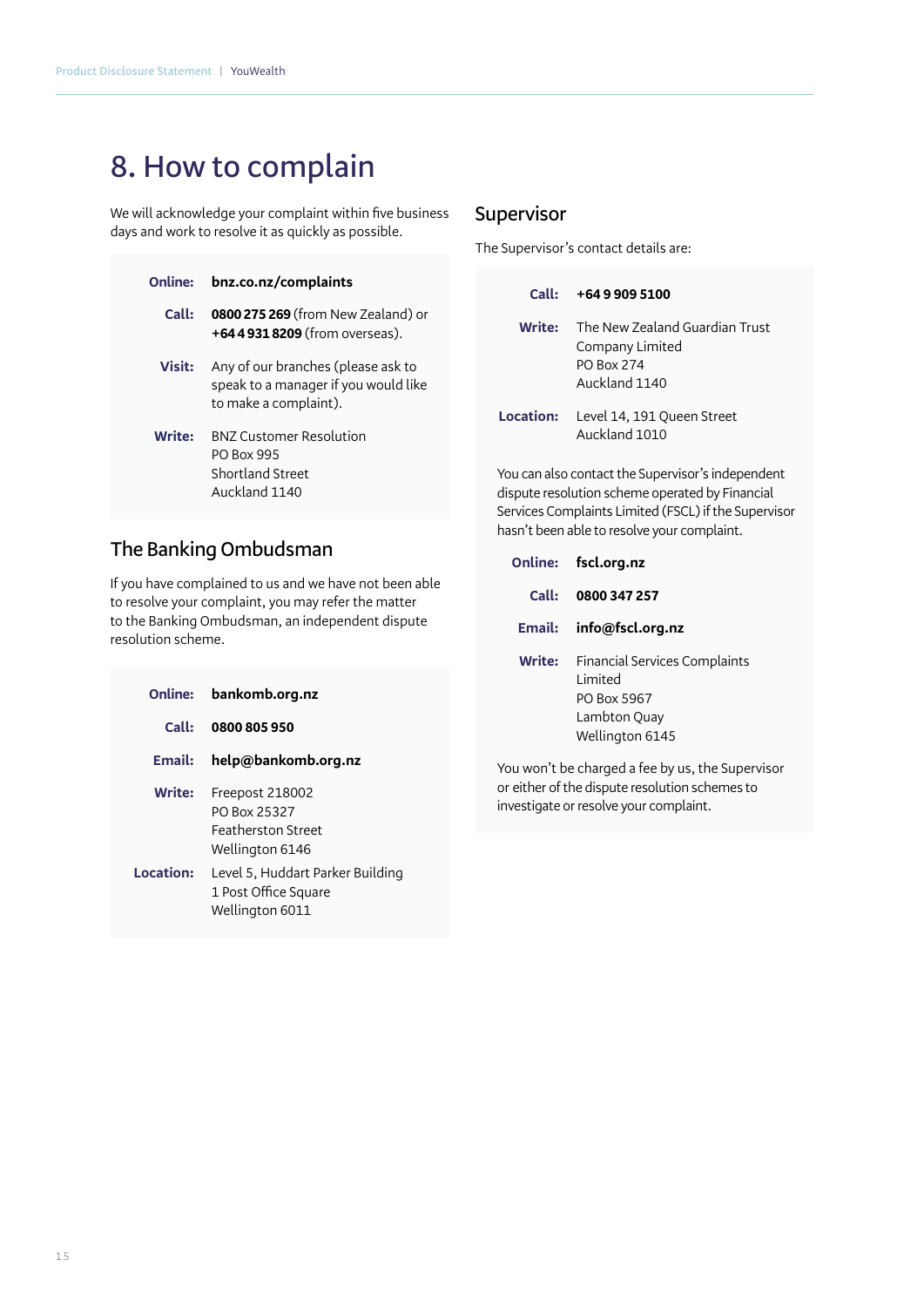# **9. Where you can find more information**

| Our website<br>bnz.co.nz/youwealthhelp | • Other Material Information<br>- More about YouWealth<br>- Who manages my money?<br>• Statement of Investment Policy and Objectives<br>• Fund Updates                                                                                              |
|----------------------------------------|-----------------------------------------------------------------------------------------------------------------------------------------------------------------------------------------------------------------------------------------------------|
| Disclose Register                      | The above information is also available on the Disclose Register at<br>companiesoffice.govt.nz/disclose<br>Together with:<br>• YouWealth Financial Statements (once available)<br>• Governing Document                                              |
| On request                             | We can provide you with copies of the above information at no charge on request.<br>Our contact details are set out in Section 7. A copy of any of the information is<br>also available on request to the Registrar of Financial Service Providers. |

# **10. How to apply**



If you're already a BNZ customer, you can open a YouWealth account through Internet Banking or the BNZ app.

If you're not a customer, you'll need to open a transactional account with us before you can open a YouWealth account. Go to **bnz.co.nz/join** to open a transactional account.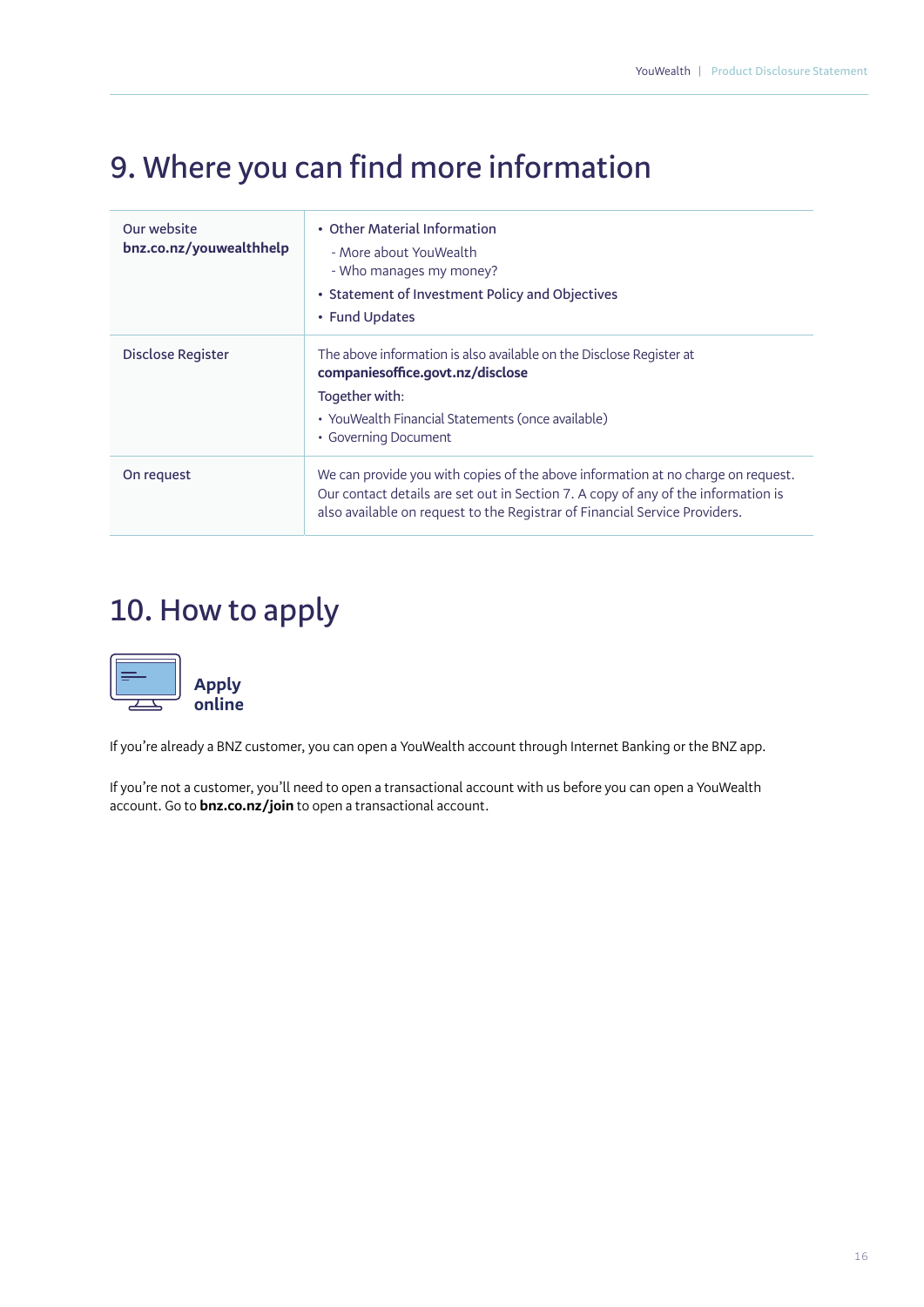## **Notes:**